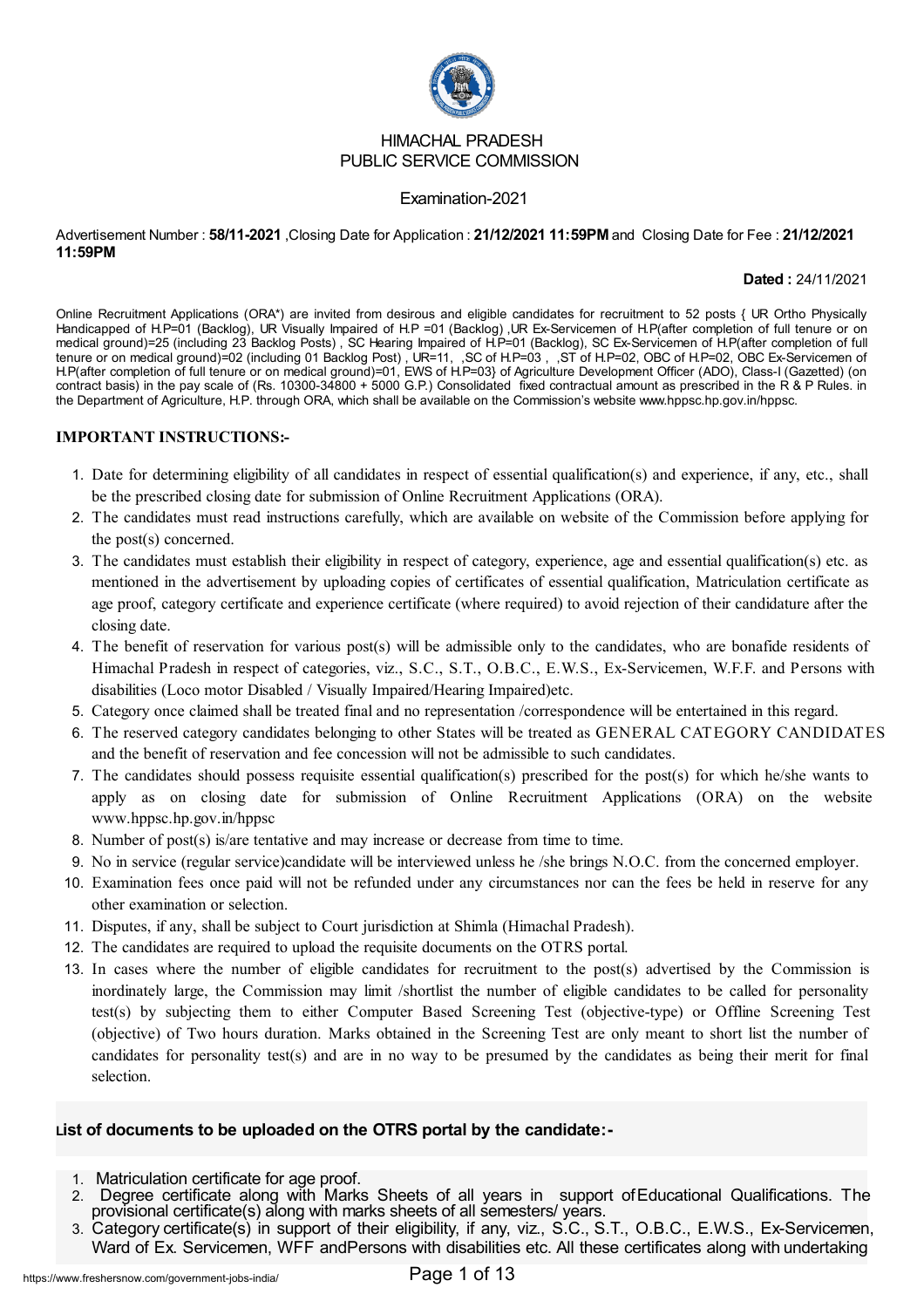wherever required, should be on Performa prescribed by the Government of H.P. from time to time. Scheduled Castes, Scheduled Tribes and Other Backward Classes Certificates should be in accordance with the instructions of the Govt. issued vide letter No.PER (AP)-CF(10)-4/2010 dated 5th August, 2019.

- 4. The candidates belonging to Ex-Servicemen of Himachal Pradesh will have to furnish Discharge Certificate and full detail in respect of their P.P.O No., Rank.
- 5. **The N.O.C. with date of retirement from the Defence Services to claim the benefit of reservation for the category of Ex-Serviceman of Himachal Pradesh the persons serving in the Armed Forces of the Union, who on retirement from service, would come under the category of "Ex-Serviceman" may be permitted to apply for re-employment one year before the completion of the specified terms of engagement and avail themselves of all concessions available to exserviceman but shall not be permitted to leave the uniform until they complete the specified terms of engagement in the Armed Forces of the Union. The eligibility will be decided in accordance with the Demobilized Armed Forces Personnel (Reservation of vacancies in Himachal State Non- Technical Services) Rules, 1972 amended from time to time. The period of one year shall be counted from the notified last date of receipt of application for the post(s)advertised.**
- 6. Bonafide Himachali Certificate in case of reserved category candidates.
- 7. Candidates applying under EWS category will have to submit either 'Income &Asset Certificate' or valid BPL Certificate countersigned by B.D.O. along with non- SC/ST/OBC certificate issued by the competent authority on the format prescribed by H.P. Government vide letter No. PER(AP)-C-B(12)-1/2019 dated 11th June,2019

### **Note:- Strike out whichever is not applicable.**

### **Post Details**

| Sno. | Name of dept       | Name of post                                              | No. of posts | <b>Category Wise No. Of Posts</b>                                                                                                                                                                                                                                                                                                                                                                                                                                                                                                                                                                                                                                                                                       | Pay scale                    |
|------|--------------------|-----------------------------------------------------------|--------------|-------------------------------------------------------------------------------------------------------------------------------------------------------------------------------------------------------------------------------------------------------------------------------------------------------------------------------------------------------------------------------------------------------------------------------------------------------------------------------------------------------------------------------------------------------------------------------------------------------------------------------------------------------------------------------------------------------------------------|------------------------------|
|      | <b>AGRICULTURE</b> | <b>AGRICULTURE</b><br><b>DEVELOPMENT</b><br>OFFICER (ADO) | 52           | UNRESERVED = $11$ .<br>UNRESERVED (ORTHO PHYSICALLY<br>HANDICAPPED OF HP) =1 (BACKLOG),<br>UNRESERVED(VISUALLY IMPAIRED OF<br>HP) =1 (BACKLOG), UNRESERVED(EX-<br>SERVICEMEN OF HP (AFTER<br>COMPLETION FULL TENURE OR ON<br>MEDICAL GROUND)) = 25 (INCLUDING 23<br>BACKLOG POST), SCHEDULED CASTE<br>OF HP = 3, SCHEDULED CASTE OF<br>HP(HEARING IMPAIRED OF HP)=1<br>(BACKLOG), SCHEDULED CASTE OF<br>HP(EX-SERVICEMEN OF HP (AFTER<br>COMPLETION FULL TENURE OR ON<br>MEDICAL GROUND)) = 2(INCLUDING 1<br>BACKLOG POST), SCHEDULED TRIBE<br>OF HP = 2, O B C OF HP = 2, O B C OF<br>HP(EX-SERVICEMEN OF HP (AFTER<br>COMPLETION FULL TENURE OR ON<br>MEDICAL GROUND)) =1, ECONOMICALLY<br>WEAKER SECTION OF H.P. = 3 | Rs.10300-34800+<br>(GP 5000) |

#### **Essential Qualification(s)**

Essential qualification:

B.Sc. (Agr.) under four years Programme and M.Sc. (Agr.) 2nd Class from a College/University recognized by the State/Central Government/ICAR.

#### **Desirable Qualification**

M.Sc.(Agr.)1st Class or above. **Other Qualification**

No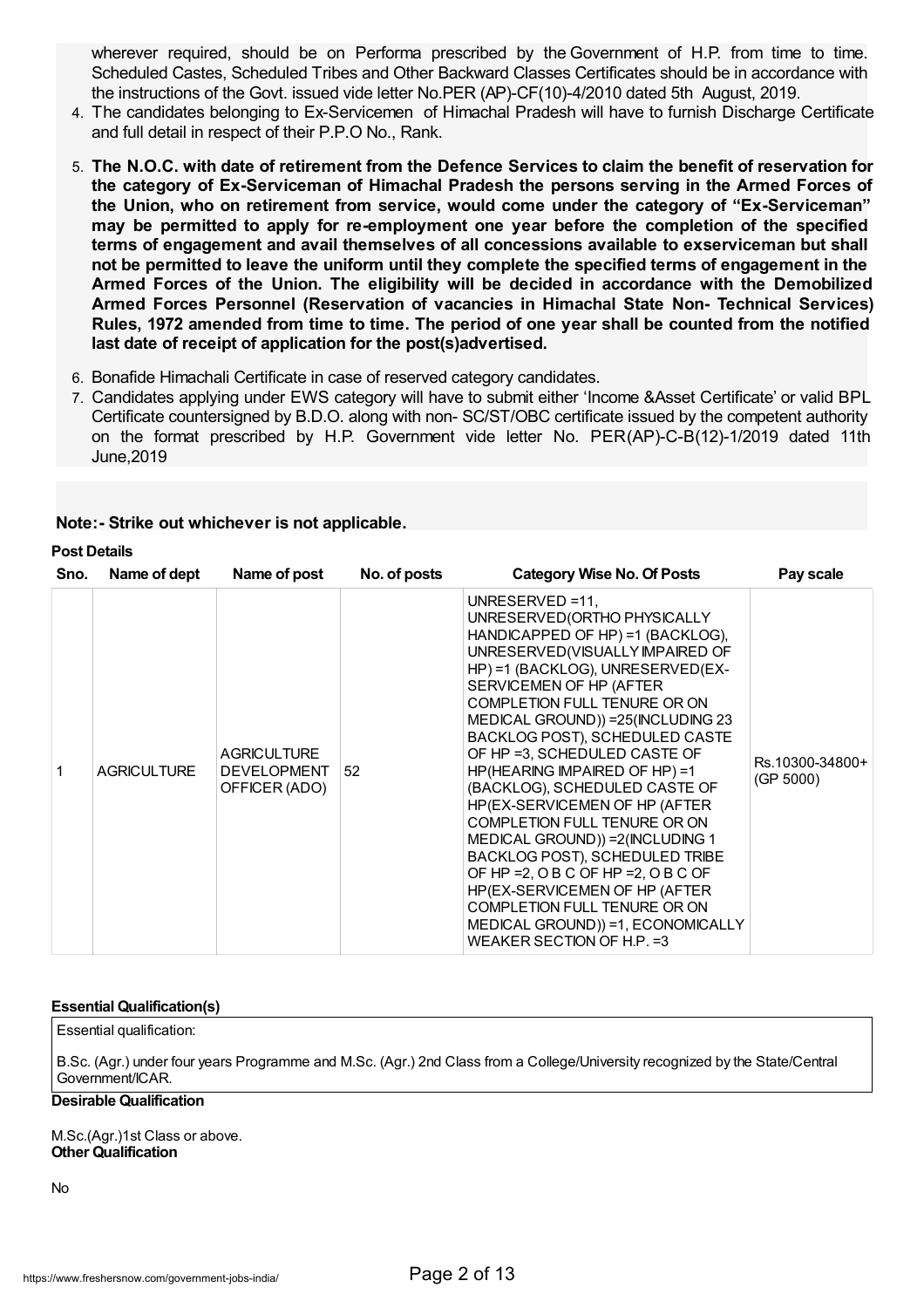## **Pay Scale- Rs. 10300-34800+ 5000 Grade Pay (contractual amount as admissible)**

# **ELIGIBILITY CONDITIONS:-**

1. The date of determining the eligibility of all candidates in terms of essential qualification(s), experience etc., if any, shall be reckoned as on the closing date for submission of Online Recruitment Applications through ORA portal.

2. The reserved category candidates falling under vertical reservation i.e. S.C. / S.T. /O.B.C./E.W.S. who are appointed on their own merit and not owing to reservation will not be adjusted against reserved points and they will be adjusted against unreserved points. The S.C. / S.T. candidate appointed on their own merit (by direct recruitment or promotion) and adjusted against unreserved points will retain their status of S.C. / S.T. and will be eligible to get benefit of reservation in future / further promotions, if any. However, only such S.C. / S.T. / O.B.C. / E.W.S. candidates falling under vertical reservation who are selected on the same standard as applied to general candidates shall not be adjusted against reserved vacancies. In other words, when a relaxed standard is applied at any stage of selection process in selecting S.C. / S.T. / O.B.C. / E.W.S. candidates, for example in the age-limit, experience, qualification, permitted number of chances in written examination (screening test / written examination), extended zone of consideration larger than what is provided for general category candidates etc., the S.C. / S.T. / O.B.C. / E.W.S. candidates are to be counted against reserved vacancies. Such candidates would be deemed as unavailable for consideration against unreserved vacancies in accordance with the instructions of the Government (in the Department of Personnel) issued vide letter No. PER (AP)- C-F (1)-2/2001 dated 12th November, 2014. The candidates belonging to reserved categories falling under horizontal reservation i.e. Ex-servicemen / Wards of Ex-servicemen, Children / Grand Children of Freedom Fighters (W.F.F.), Persons with Disabilities and Distinguished Sportspersons who acquire merit / marks on at par with the purely general candidates shall not be selected / appointed against general / unreserved posts and will be adjusted against the post reserved for respective category falling under horizontal reservation. However, it does not debar or preclude a candidate falling under vertical / horizontal reservation from applying and competing for any unreserved post subject to his / her eligibility and clearing the written test / personality test successfully without any relaxation.

3. For recruitment to the post(s) to be filled up on the basis of experience, it will be necessary for the candidates to have the required experience for determining his/ her eligibility after acquiring the requisite essential educational qualification(s) or as per the notified provision(s) of the Recruitment & Promotion Rules, as the case may be.

4. The decision of the Commission regarding eligibility etc. of a candidate for admission to Personality Test or selection will be final and no correspondence / personal enquiries will be entertained.

5. Onus of proving that a candidate has acquired requisite degree/ essential qualification by the stipulated date, shall be on the candidate and in the absence of proof to the contrary, the date as mentioned on the face of certificate/ degree or the date of issue of certificate/degree shall be taken as date of acquiring essential educational qualification. No extra opportunity shall be provided to the candidates to produce appropriate certificates at the time of personality test(s).

6. In respect of equivalent clause in Essential Qualifications, if a candidate is claiming a particular qualification as equivalent qualification as per the requirement of advertisement, then the candidate is required to produce order/ letter in this regard, indicating the Authority (with number and date) under which it has been so treated otherwise the candidature/Online Application is liable to be rejected.

### **AGE:- Between 18 years to 45 years.**

As mentioned against the post Clarification:-

1. Five years relaxation in upper age limit is admissible only to the bonafide S.C. of H.P. / S.T. of H.P. / O.B.C. of H.P. /W.F.F. of H.P. / Persons with disabilities of Himachal Pradesh. For H.P. Govt. employees and Ex-Servicemen of H.P.; age relaxation is as per Government's instructions issued from time to time. The age relaxation for these categories is available only if there is a post reserved for these categories.

2. Age of a candidate shall be reckoned as on **01.01.2021.**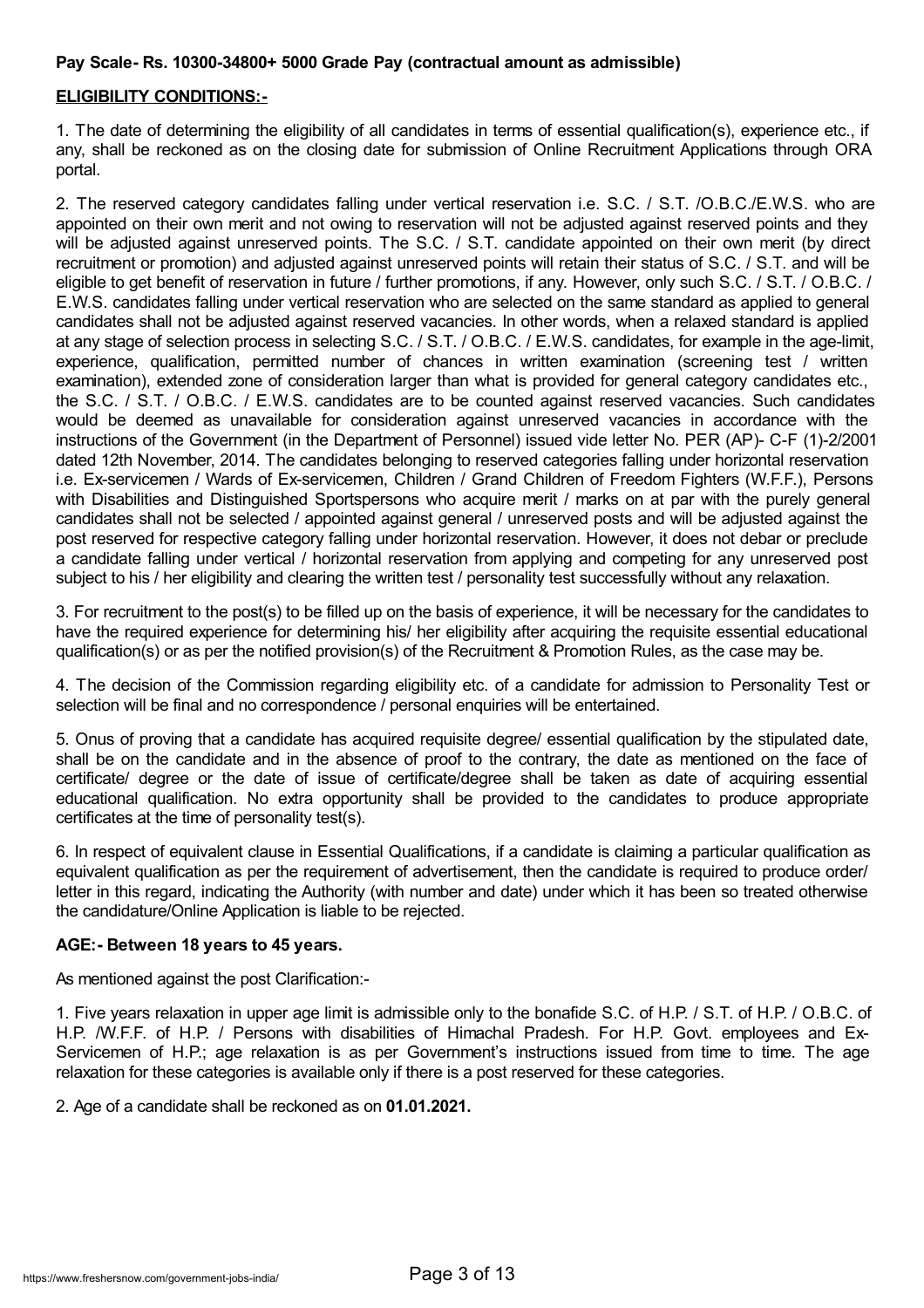### **HOW TO APPLY:-**

**Detailed instructions for filling up Online Recruitment Applications (ORA) are available on the above mentioned website.**

**a)** Desirous/ eligible candidates must have to apply online through official website of the Commission http://www.hppsc.hp.gov.in/hppsc. Applications received through any other mode would not be accepted and will be rejected straightway.

**b)** The candidates should exercise due care while entering their Mobile Numbers and e-mail IDs in the Online Recruitment Applications (ORA) for immediate intimation with regard to their application.

**c)** The desirous & eligible candidate may visit the official website of the Commission (http://www.hppsc.hp.gov.in/hppsc) and click on the link "Apply Online" on the Home Page. The candidate will register and create his/ her profile on 'One Time Registration' and after logging into his/ her account in OTR. the list of advertisements will be displayed to the candidate on Page 3 of 10 dashboard. Candidate will apply for a particular post through portal. The application of the candidate will be submitted only after uploading of requisite documents as per advertisement. Before submission of application the candidate will be shown the preview of uploaded documents and he/ shall give an undertaking/ declaration that:-

**"It is certified that I have checked the preview of all the requisite uploaded documents and I am satisfied that documents are legible, readable and true. That I shall not object to rejection of my candidature based on the sole reason of uploaded documents being non readable/ poor quality of scanning."**

No further opportunity will be given to the candidate for submission of any document after the submission of online recruitment application. Online recruitment once submitted shall not be allowed to change.

**d)** No representation / correspondence will be entertained against final rejection of candidature.

**Examination Stations/Cities** SHIMLA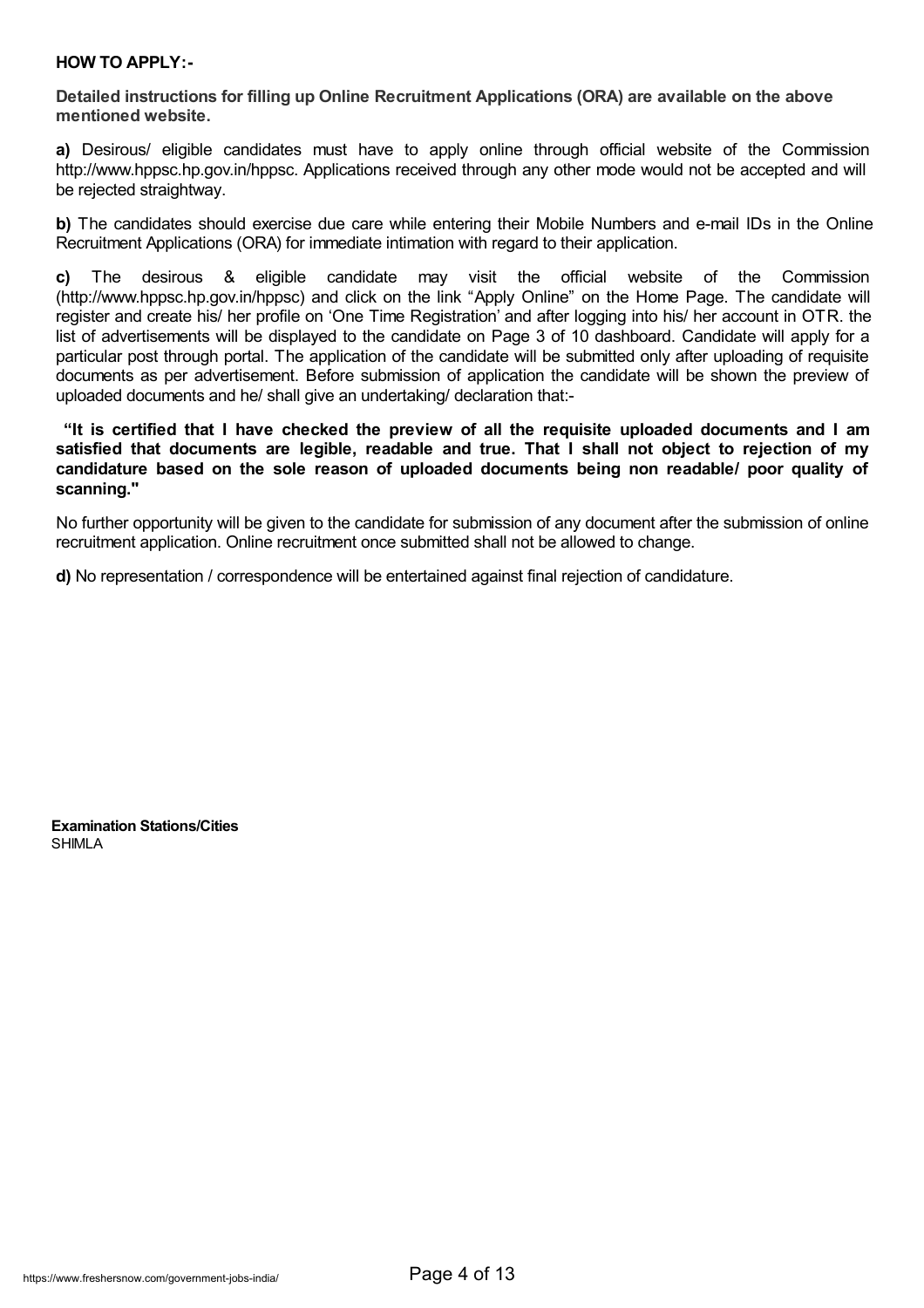**Note-I**- The centre(s) of holding the examination(s) are liable to be changed at the discretion of the Commission. However, every effort will be made to allot the examination centre(s) of the choice of the candidates,but the Commission may at its discretion, allot a different centre to a candidate when circumstances so warrant.

**Note-II**- In case of CBT, examination centre shall be allotted to the candidate at the discretion of the Commission on the availability of Computer Test lab, anywhere in the State.

#### **Examination Fees:-**

The detail of fees is as under:-

| Sr. No. | Category                                                                                | Fee |
|---------|-----------------------------------------------------------------------------------------|-----|
|         | General Category/EWS {including General Physically Disabled, i.e. Orthopedically 400    |     |
|         | disabled, Deaf & Dumb, Hearing impaired/ W.F.F. of HP/ Ex- Servicemen of HP             |     |
|         | relieved from Defence Services on their own request before completion of normal tenure, |     |
|         | General wards of Ex-SM of H.P., i.e. Dependent sons, of Ex-SM of H.P. and               |     |
|         | candidates of other states (including reserved category candidates of other states)}    |     |
|         | S.C. of H.P. /S.T. of H.P. /O.B.C./BPL of H.P./EWS (BPL) (including S.C. /S.T. 100      |     |
|         | /O.B.C. Ex-Servicemen of H.P. relieved from Defence Services on their own requests      |     |
|         | before completion of normal tenure and SC/ST/OBC wards of Ex-SM of H.P.i.e.             |     |
|         | Dependent sons, daughters and wives of Ex-SM).                                          |     |
| 3.      | Female candidates/Ex-Servicemen of H.P. (Ex-Servicemen, who are relieved from No Fee    |     |
|         | Defence Services after completion of normal tenure)/ Blind/Visually                     |     |

- NOTE 1:-THE CANDIDATES BELONGING TO UNRESERVED BPL CATEGORY AND INTENDS TO APPLY UNDER EWS CATEGORY WILL BE **ENTITLED FOR FEE CONCESSION I.E. 1/4TH OF THE FEE PRESCRIBED FOR UNRESERVED CATEGORY CANDIDATES. REST OF THE EWS CANDIDATES WHO ARE NOT FALLING WITHIN BPL CATEGORY SHALL HAVE TO PAY FEE AS APPLICABLE FOR UNRESERVED CATEGORY. THEREFORE, THE EWS CATEGORY IS CATEGORIZED INTO TWO SUB CATEGORIES I.E. EWS-BPL AND EWS.**
- NOTE 2:-EXAMINATION FEES HAVE BEEN EXEMPTED FOR FEMALE CANDIDATES AS PER DECISION OF THE GOVT. OF H.P (IN THE **DEPARTMENT OF PERSONNEL CONVEYED VIDE LETTER NO. PER (AP- B)B(15)-13/2019 dated 01st January, 2020**

## **MODE OF PAYMENT :**

The desirous & eligible candidates shall pay the examination fee fixed category-wise online by Debit Card/Credit Card/Internet Banking through "e Payment Gateway", as the case may be, on or before theprescribed closing date for submission of Online Recruitment Applications (ORA). While making payment through "e-Payment Gateway" the candidate(s) shall pay the fixed amount through Debit Card/CreditCard/Internet Banking only after accepting the "Terms and Conditions to apply online". Fee once paid shall not be refunded under any circumstance nor can the fee be held in reserve for any other examination or selection.

Before applying online, all candidates are advised to go through detailed instructions given on the above mentioned website.

**NOTE:**- Candidates should note that payment of fee can be made only through the modes prescribed above. Payment of fee through any other mode is neither valid nor acceptable. Applications submitted without the prescribed fee/mode shall be summarily rejected.

## **FACILITATION COUNTER FOR GUIDANCE OF CANDIDATES:-**

In case of any guidance/ information / clarification regarding Online Recruitment Applications (ORA), candidate scan contact H.P.P.S.C.'s Reception Counter in person or on Toll Free No. 1800-180- 8004 or Ph.No. 0177- 2629738 on any working day between 10:00 A.M. to 05:00 P.M. Queries related to online applications can also be mailed by the candidates on e-mail ID hppsc shimla@msn.com.No candidate will interact directly with the staff in the Recruitment Sections.

### **ADMISSION/ REJECTION:-**

· Incomplete Online RecruitmentApplications (ORA) submitted without requisite examinationfee / fictitious fee, scanned photograph & scanned signatures of prescribed size, will be rejected straightway.

The desirous & eligible candidate may visit the official website of the Commission (http://www.hppsc.hp.gov.in/hppsc) and click on the link "Apply Online" on the Home Page. The candidate will register and create his/ her profile on 'One Time Registration' and after logging into his/ her account in OTR the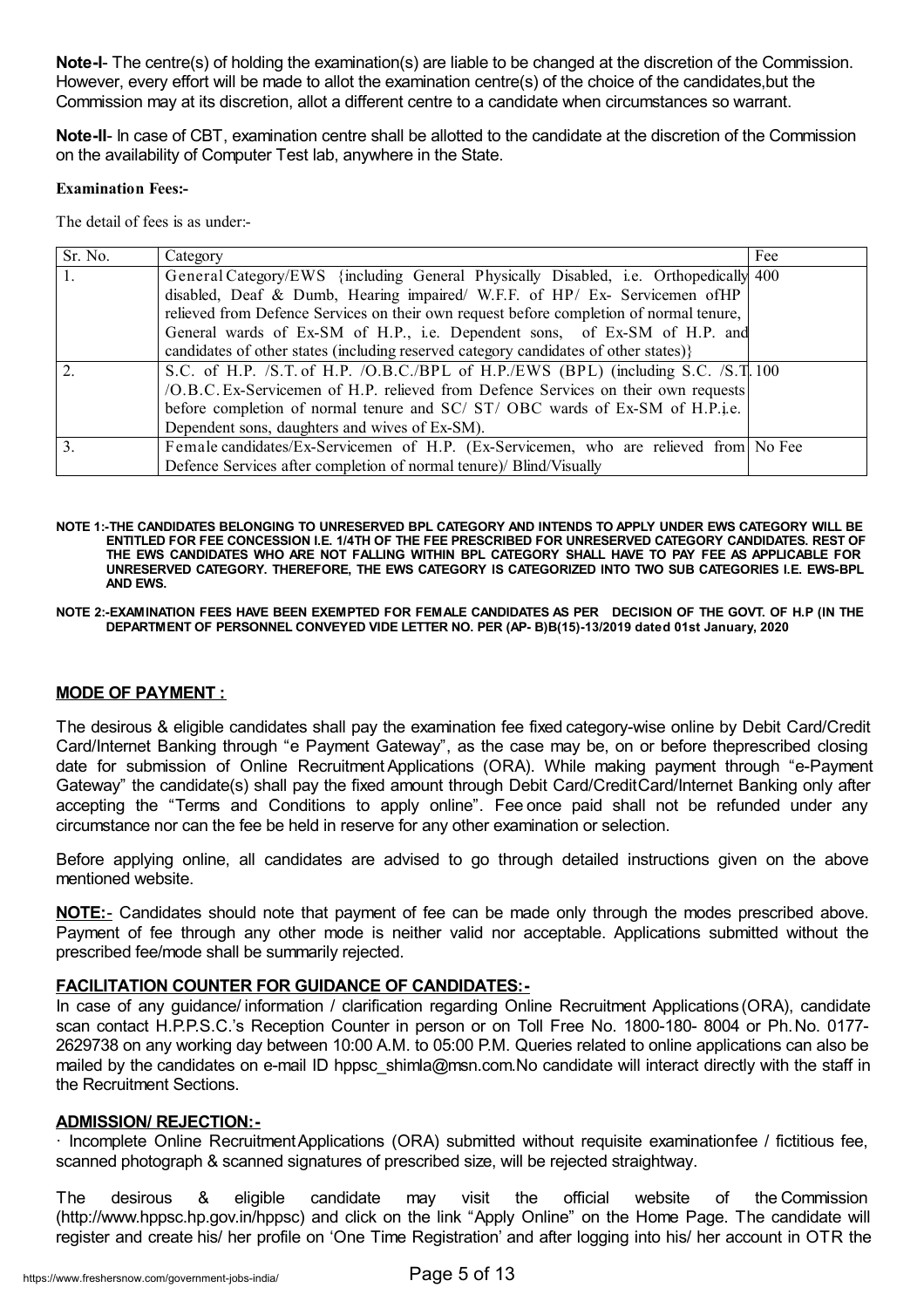list of advertisements will be displayed to the candidate on dashboard. Candidate will apply for a particular post through portal. The application of the candidate will be submitted only after uploading of requisite documents as per advertisement. Before submission of application the candidate will be shown the preview of uploaded document sand he/shall give an undertaking/ declaration that:-

### *"It is certified that I have checked the preview of all the requisite uploaded*

documents and I am satisfied that documents are legible, readable and true. That I shall not object to *rejection of my candidature based on the sole reason of uploaded documents being non readable/ poor quality of scanning."*

**The provisionally rejected candidate(s) will be allowed 07 (seven) days time to file representation(s) along with requisite supporting documents against their provisional rejections, if any, from the date of uploading provisional rejection list on Commission's website for the concerned post(s), failing which, no representation(s) will be entertained thereafter. The status of rejected candidates shall be uploaded individually against their USER ID(s). The concerned candidates shall also be informed through SMS alerts / e-mail(s) on their respective registered mobile Nos./e-mail IDs. No examination fee will be refunded to the candidates, whose applications are rejected by the Commission for any reason(s).**

Note:- Original certificates will have to be produced at the time of personality Test. If their claim is **found to be incorrect; besides rejection they may render themselves liable to disciplinary action by the Commission. The detailed particulars of such candidates will be uploaded on the website of the Commission to blacklist such debarred candidates.**

· Candidates are advised to visit the Commission's website from time to time for updates in their own interest.

## **E- ADMIT CARDS / E-CALL LETTERS:-**

No Admit Cards/Call Letters will besent by post and provisionally admitted candidates will have to download their respective e-Admit Cards/e-Call Letters along with instructions for the concerned post(s)from the official website of the Commission. Therefore, the candidates are advised to remember their User ID(s) and password(s) earlier created by the candidates to log in to download their respective e-Admit Cards/e-Call Letters. The provisionally admitted candidates will have to paste a passport size photograph duly self attested / attested by a Gazetted Officer on the space provided on the downloaded e-Admit Cards, failing which he/shewill not be allowed to appear in the Screening Test/ Examination, in any condition/circumstances, whatsoever.

### **CERTIFICATES/ DOCUMENTS TO BE UPLOADED BY THE CANDIDATES:-**

The desirous & eligible candidate may visit the official website of the Commission **(http://www.hppsc.hp.gov.in/hppsc)** and click on the link "**Apply Online**" on the Home Page. The candidate will register and create his/ her profile on 'One Time Registration 'and after logging into his/ her account in OTR. the list of advertisements will be displayed to the candidate on dashboard. Candidate will apply for a particular post through portal. The application of the candidate will be submitted only after uploading of requisite documents as per advertisement.

### **SELECTION PROCESS:-**

| <b>Stage</b> | <b>Stage Name</b>          |
|--------------|----------------------------|
|              | SCREENING/PRELIMINARY EXAM |
|              | PERSONALITY TEST           |

### **SYLLABUS:-**

"80 questions of multiple choice of the level of B.Sc. (Agriculture) and M.Sc. (Agriculture) both and 10 questions consisting General Knowledge of HimachalPradesh and 10 questions consisting of General knowledge of National / International affairs of 2 hours duration."

### **CATEGORY CLAIMS:-**

The category of the candidate claimed in the profile before he/she applied for the posts shall be treated as final. In case his /her category undergoes a change before the last date notified for submission of Online Recruitment Applications form through ORA portal then the candidateshall have to cancel his/her previous application and apply afresh under the category which he /she intends to claim after updating category in his/her profile. In such a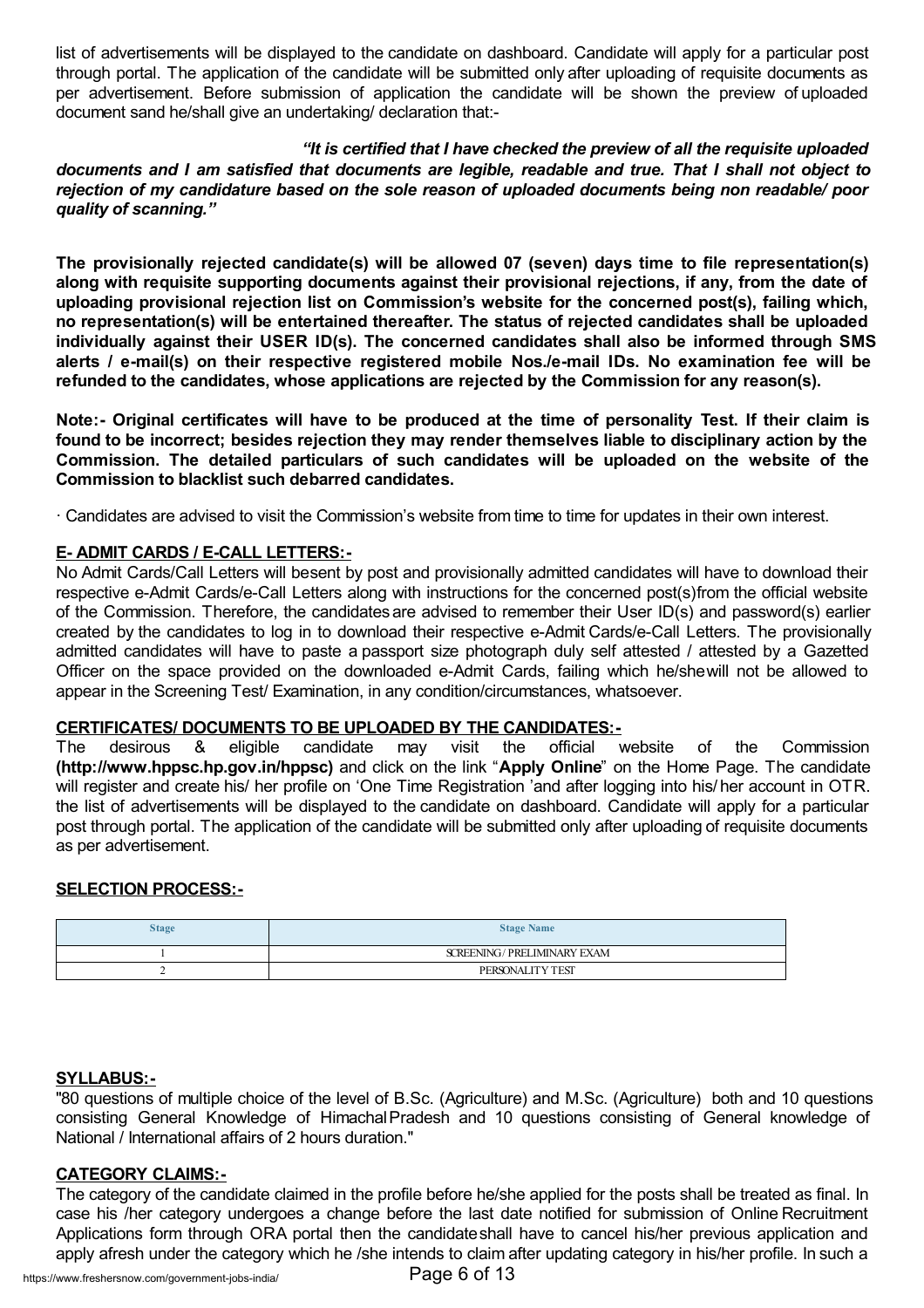situation the fees deposited by the candidate earlier shall stand forfeited and he/ she shall have to deposit fresh fees as is applicable for the category claimed by him/her.

**However, in case of change in category which is beyond the control of the candidate at any stage during the recruitment process; provided he/she has not availed any relaxed standards in terms of age, experience, qualification etc., he/she will inform about it to the Commission within 15 days from the date of change of his/her category failing which no type of requests shall be entertained by the Commission.**

S.C. of H P / S.T. of H P / O.B.C. of H P/ E.W.S. of H P/ W.F.F. of H P / Ex-Servicemen of H P and Physically Disabled of H P candidates must possess such certificates(s) in support of their claims made in the online recruitment applications while applying for the concerned post(s). If any B.P.L. candidate applies for the post reserved for EWS category he/she shall have to submit a valid B.P.L. certificate countersigned by the Block Development Officer and also a non-SC/ST/OBC certificate issued by the competent authority. The benefit of reservation will be admissible on parental basis only. All the candidates belonging to reserved categories are also required to go through the relevant instructions of the Government of Himachal Pradesh issued from time totime in order to ensure that they are eligible under a particular category.

The Statutory certificates like bonafide Himachali, S.C.,S.T.,W.F.F.etc. issued on parental basis on the prescribed format are of permanent nature and are acceptable to the Commission.

## **1. EX-SERVICEMEN OF HIMACHAL PRADESH:-**

(a) The candidates belonging to Ex-Servicemen of Himachal Pradesh will have to furnishDischarge Certificate and full detail in respect of their P.P.O. No., Rank, and date of retirement from the Defence Services to claim the benefit of reservation for the category of Ex-Serviceman of Himachal Pradesh.

(b) The persons serving in the Armed Forces of the Union, who onretirement from service, would come under the category of "Ex-Serviceman" may be permitted to apply for re-employment one year before the completion of the specified terms of engagement and avail themselves of all concessions available to ex-serviceman but shall not be permitted to leave the uniform until they complete the specified terms of engagement in the Armed Forces of the Union.

# **2. WARDS OF EX-SERVICEMEN OF HIMACHAL PRADESH, i.e. DEPENDENTSONS, DAUGHTERS AND WIVES OF EX-SM OF H.P:-**

Dependent sons, daughters & wives of Ex-Servicemen of Himachal Pradesh (Wards of Ex-Servicemen of Himachal Pradesh) may apply against the posts specifically reserved for Wards of Ex-Servicemen category(i.e. Dependent sons, daughters and wives) and not against the posts reserved for Ex-Servicemen of H.P. in order to avoid rejection of their candidature at any later stage for the concerned posts. Candidates belonging to Wards of Ex-Servicemen category will have to submit aDependent Certificate issued by the competent authority and a latest affidavit duly attested by the authority authorized under the Indian Oath Act to the effect that no person in the family has been rehabilitated through employment against the posts reserved for Ex-Servicemen with the H.P. Govt./ Corporation/ Board/Autonomous Body of H.P. as well as Central and other State/ Union Territory Government or P.S.U./ Autonomous Body / Banks etc. under the control of the said Central or other State / Union Territory Government. The daughters of Ex-Servicemen will alsohave to submit an undertaking to the effect that she is un-married and dependent upon her father in support of her category claim on the day of Personality Test. Married daughters will be admitted provisionally against the posts reserved for Ward of Ex. Serviceman on production of provisional Ward of Ex. Servicemen certificate issued by the competent authority as per instructions of the Govt. (Department of Personnel) Himachal Pradesh letter No. PER(AP)-C-B(12)-1/2013 dated 18th March, 2020.

## **3. O.B.C. of H.P. (OTHER BACKWARD CLASSES OF HIMACHAL PRADESH):-**

The candidates belonging to O.B.C. of H.P. category must produce O.B.C. certificate(s) on theprescribed format valid till there levant term of the Financial Year (i.e. 1 st April to 31 st March) as notified by the Government of Himachal Pradesh from time to time. Candidates must have a valid O.B.C. Certificate covering the entire period from last date of submission of Online Recruitment Applications till date of Personality Test/ evaluation along with an undertaking that his / her status as O.B.C. has not been changed and he / she has not been excluded from the category of O.B.C. of H.P. on account of being covered under creamy layer.

## **4. W.F.F. OF H.P. (WARDS OF FREEDOM FIGHTERS OF HIMACHAL PRADESH):-**

For the posts reserved for Wards of Freedom Fighters of Himachal Pradesh(WFF of H.P.), sons/ grandsons/ daughters/ grand daughters of Freedom Fighters of Himachal Pradesh, who have been appointed on regular basis shall not be entitled for the benefits of reservation provided to the wards of Freedom fighters in Government services, against the identical posts in the same scale. The employed children/ grand children of Freedom Fighters will be deemed to have been excluded from the definition of Ward of Freedom Fighter for the purpose to this extent. The children/ grand children of Freedom fighters of Himachal Pradesh, whohave been appointed in Govt. / Semi Govt. or Private Sector etc.services against the post(s) reserved for the wards of Freedom Fighters on regular basis will remain entitled to compete for higher rank/ grade posts/ services on the basis of reservation earmarked to the wards of FreedomFighters of Himachal Pradesh. The un-married daughters/ grand daughters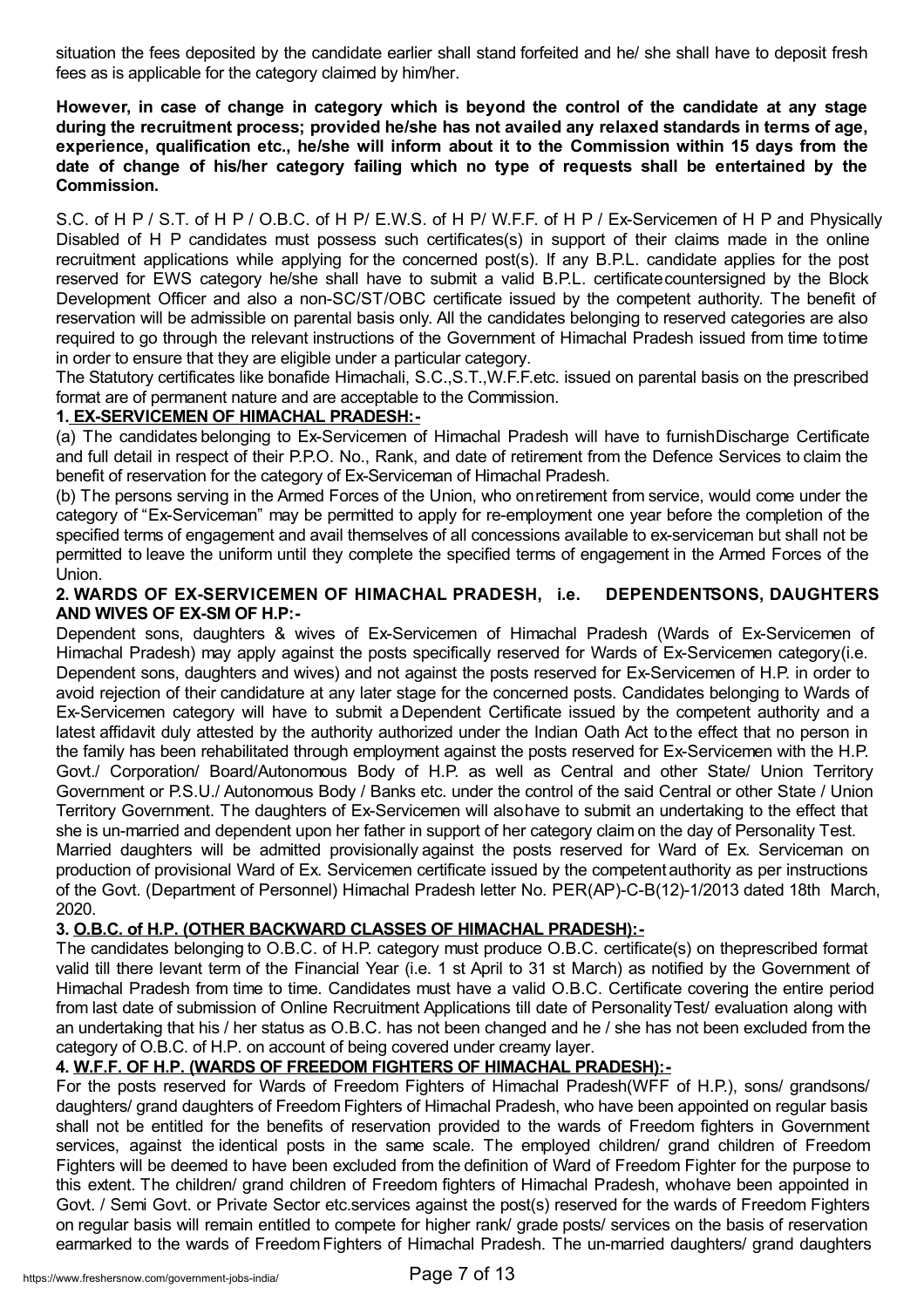will have to submit an affidavit being spinster (un-married) in support of their claim(s) issued by the authority authorized under the Indian Oath Act. Other wise such candidates will be rejected straightway.

Married daughters and Married granddaughters will be admitted provisionally against the posts reserved for WFF on production of provisional WFF certificate issued by the competent authority as per instructions of the Govt. (Department of Personnel) Himachal Pradesh letter No. PER(AP)-C-E(3)-1/2020 dated 17th March, 2020.

# **5. E.W.S. OF H.P. (ECONOMICALLY WEAKER SECTIONS OF H.P.):-**

The benefit of reservation under the EWS category (other than SCs / STs / OBCs) in posts under the Government of Himachal Pradesh can be availed against the posts reserved for EWS category on production of anIncome and Asset Certificate issued by the competent authority in the State of Government of Himachal Pradesh and also a non-SC / ST / OBCcertificate issued by the competent authority. The reservation to the category of EWS and (document to be submitted in support of claim), will be as per instructions issued by the Government of H.P. (in the Department of Personnel) vide letter No.PER(AP)-C-B(12)-1/2019 dated 11 th June, 2019. If a BPL candidate applies for the post reserved for EWS category he / she shall have to submit a valid BPL certificatecountersigned by the Block Development Officer and also a non-SC / ST / OBC certificate issued by the competent authority.

In case Economically Weaker Section (EWS) candidates is not available for selection. The vacancies will be treated automatically as de-reserved and will be filled up from a non EWS candidate of unreserved category.

### **COMPUTER BASED TEST /OFFLINE TEST (OBJECTIVE OR DESCRIPTIVE / EXAMINATION/ PERSONALITY TEST/ FINAL SELECTION:-**

1 (i) In cases where the number of eligible candidates for recruitment to the post(s) advertised by the Commission is inordinately large, the Commission may limit / shortlist the number of eligible candidates to be called for personality test(s) by subjecting them to either Computer based Screening Test (objective-type) or Offline Screening Test (objective / descriptive) of two hours duration. Marks obtained in the Screening Test are only meant to short list the number of candidates for personality test(s) and are in no way to be presumed by the candidates as being their merit for final selection. **Minimum pass marks in Computer Based Test / Offline Test (objective or descriptive) are 25% for the candidates of General category and 20% for the candidates of reserved categories**. Any correlation drawn by the candidates between their score in the Screening Test and final merit at a later stage is completely unwarranted. No representation(s) shall be entertained in this regard. Final selection of a candidate will be made solely on the basis of his/ her performance in the Personality Test, which will be of maximum 100 marks. The minimum pass marks in personality test are 45 for the candidates of general category and 35 marks for the candidates of reserved categories.

(ii) (a) Where selection is to be made on the basis of performance of the candidates having qualified the Computer Based Test / Offline Test (objective or descriptive), before the Personality Test Board, a candidate scoring more marks in the Personality Test shall be placed above the candidate scoring lesser marks in the Personality Test. If the candidates will score equal marks in the Personality Test, then a candidate securing more marks in the Computer Based Test / Offline Test (objective or descriptive) will be placed above the candidate securing lesser marks in the Computer Based Test / Offline Test (objective / descriptive). In case the marks of Computer Based Test / Offline Test (objective or descriptive) are equal then the candidate who is senior in age will be placed above the candidate junior in age

(b) Where selection is to be made purely on the basis of performance of the candidates before the Personality Test Board, a candidate scoring more marks in the Personality Test shall be placed above the candidate scoring lesser marks in the Personality Test. If the candidates will score equal marks in the Personality Test, then a candidate who is senior in age will be placed above the candidate junior in age.

(iii) In the Computer Based Test (CBT) (objective type) there will be 100 questions of 01 mark each on the basis of syllabus approved by the Commission for the test. Each question will be followed by four (a, b, c. d) answer options. The candidate will have to click on the circle adjacent to the option he / she thinks is correct. The answer key of CBT (objective type) shall be uploaded online on the 'MY EXAMINATION MY ONLINE REVIEW' in the User IDs of all appeared candidates immediately after its conduct for inviting objection(s) for which 03 (three) days time from the day of publishing of answer key (day of publishing of the answer key plus 3 (three) next days upto 11.59 P.M. of the last date of receipt of objections after which the link will be disabled) shall be given to them to submit their objection(s) in online mode only. Objection(s) submitted in any other mode will not be entertained. The received objection(s), if any, will be got verified from the concerned Subject Expert / Paper Setter. Based on the opinion / decision of the concerned Subject Expert / PaperSetter to the objection(s) raised by the candidates the revised answer key shall be prepared & finalized. After finalization of answer key category-wise zone of consideration in the ratio of 1:4 in the case of 20 & above category-wise posts advertised, in the ratio of 1:5 in the case of 11 to 19 category-wise posts advertised and in the ratio of  $1:6 + 3$  in the case of 10 or less than 10 category-wise posts advertised will be prepared and provided by the Secrecy Cell on the basis of performance of the candidates in the CBT to check their eligibility by the Branch responsible for making direct recruitment on the basis of documents uploaded by them on the OTRS portal submitted on the day of CBT. In case the number of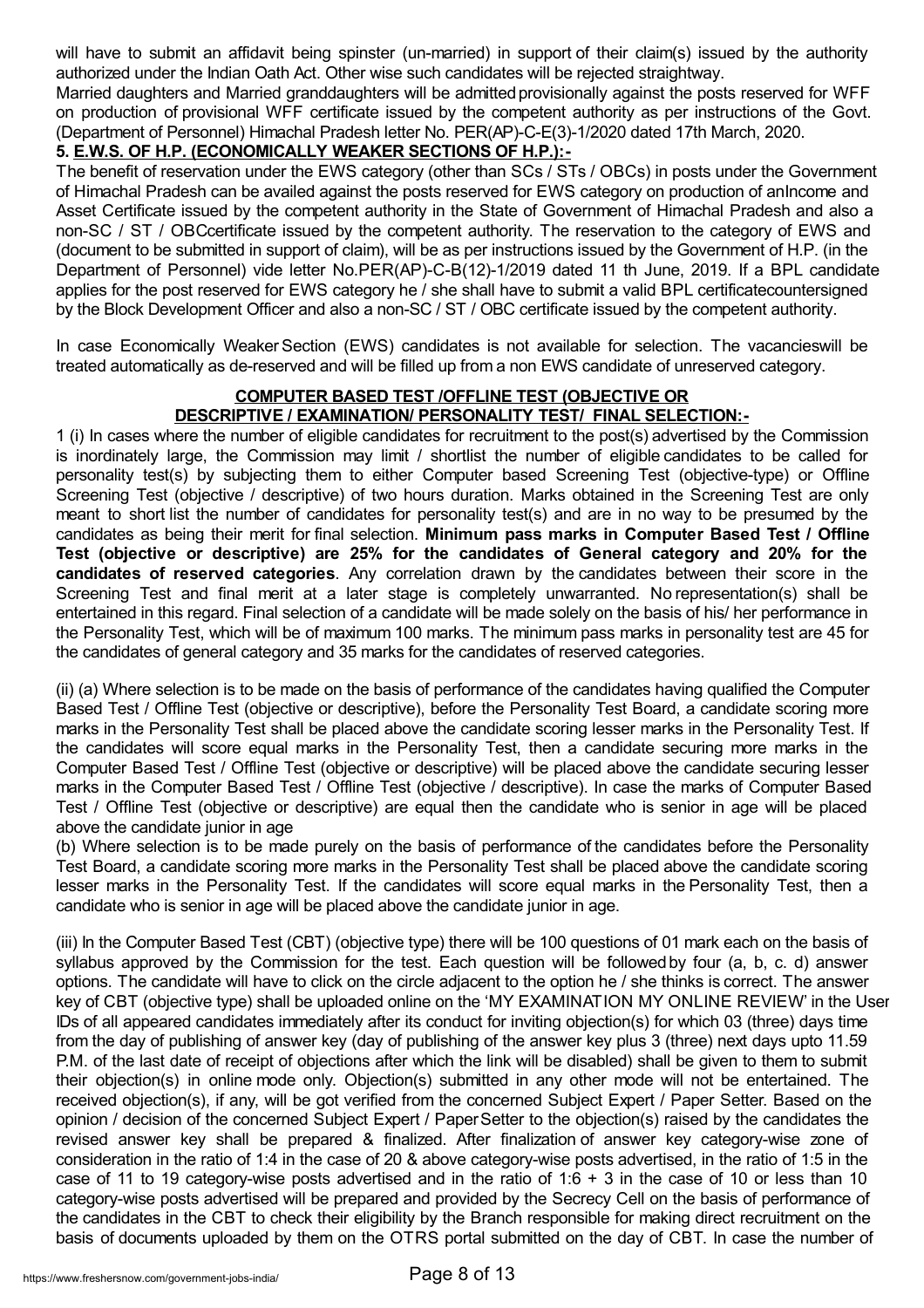candidate(s) to be declared qualified for personality test fall(s) below the prescribed ratio then to meet this shortfall an additional category wise zone of consideration as per requirement shall be prepared by the Secrecy Cell. In respect of the scrapped question(s) no credit to appeared candidates shall be given. The final answer key along with question paper shall be uploaded on the website of the Commission immediately after the declaration of the result of the CBT. No objection(s) / representation(s) shall be entertained against the final answer key.

(iv) In the offline Screening Test (objective type) (except PreliminaryExaminations) there will be 100 questions of 01 mark each on the basis of syllabus approved by the Commission for the test. Each question will be followed by four (a, b, c. d) answer options. The candidate will have to encircle / blacken the option he / she thinks is right / correct on the OMR answer sheet with blue / black ball pen. The answer key of offline Screening Test(objective type) shall be uploaded on the website of the Commission immediately after the conduct of offline screening test for inviting objections from the appeared candidates for which 07 (seven) days time (day of publishing the key plus seven days upto 05.00 P.M. of the prescribed last date of receipt of objections) shall be given. The received objection(s), if any, will be got verified from the concerned Subject Expert / Paper Setter. Based on the opinion / decision of the concerned Subject Expert / Paper Setter to the objection(s) raised by the candidates the revised answer key shall be prepared & finalized. After finalization of answer key the OMR answer sheets of the candidates who appeared in the offline Screening Test shall be scanned in the OMR Scanner and evaluated by using the final answer key to prepare a category-wise zone of consideration in the ratio of 1:4 in the case of 20 & above category-wise posts advertised, in the ratio of 1:5 in the case of 11 to 19 category-wise posts advertised and in the ratio of 1:6 + 3 in the case of 10 or less than 10 category-wise posts advertised will be prepared by the Secrecy Cell on the basis of performance of the candidates in the offline Screening Test, to check their eligibility b y the Branch responsible for making direct recruitment on the basis of documents uploaded by them on the OTRS portal submitted on theday of offline Screening Test. In case the number of candidate(s) to be declared qualified for personality test fall(s) below the prescribed ratio i.e. six candidates for a single post and three candidates for every subsequent post then to meet this shortfall an additional zone of consideration as per requirement shall be prepared by the Secrecy Cell. In respect ofscrapped question(s) no credit to appeared candidates shall be given. The final answer key shall be uploaded on the website of the Commission immediately after the declaration of the result of the offline screening Test. No objection(s) / representation(s) shall be entertained against the final answer key.

(v) There will be negative marking for incorrect answers (as detailed below) for all questions:-

a. There are four alternatives for the answers to every question. For each question for which a wrong answer has been given by the candidate, one fourth (0.25) of the marks assigned to that question will be deducted as penalty b. If a candidate gives more than one answer, it will be treated as a wrong answer even if one of the given answers happen to be correct and there will be same penalty as above for that question.

c. If a question is left blank i.e. no answer is given by the candidate, there will be no penalty for that question.

d. Where there will be two correct answers instead of one correct answer out of four options of a question, all those candidates

who will click / encode any one of these two correct answers will be awarded marks allotted to that question.

2. (i) The marks of all candidates (successful & unsuccessful) obtained by them in the screening test (CBT / Offline) / written (Preliminary & Main) examinations and Personality Tests (ifappeared) including cut off marks in their category shall be made available in their login / User IDs by the Computer Cell on receipt ofthe same from the officer(s) dealing with Secrecy after declaration of the final result.

(ii) For more information of candidates, The HPPSC **P**(**ROCEDURE & TRANSACTION OF BUSINESS AND PROCEDURE FOR THE CONDUCT OF SCREENING TEST/EXAMINATIONS & PERSONALITY TESTS ETC) RULES, 2021** is available on Commission's website.

(iii) The eligibility of candidate(s) called for the Personality Test will be determined on the basis of original documents produced on the day of Personality Test and the Commission will not be responsible if the candidature of any candidate is rejected at that stage or at the time of verification by the Appointing Authority. As such, admission to the Screening Test/ Examination/ Personality Test shall be purely provisional.

(iv) Summoning of the candidate(s) for Personality Test; conveys no assurance whatsoever that they will be selected or recommended. Appointment orders to the selected candidate(s) will be issued by the appropriate Appointing Authority.

(v) If any person with disability requires scribe/ reader, having disability of 40% or more, he / she has to request for the same in writing to the Commission along with copy of disability certificate issued by the **competent authority at least seven days prior to the screening test (Computer Based Test/ Offline Test)**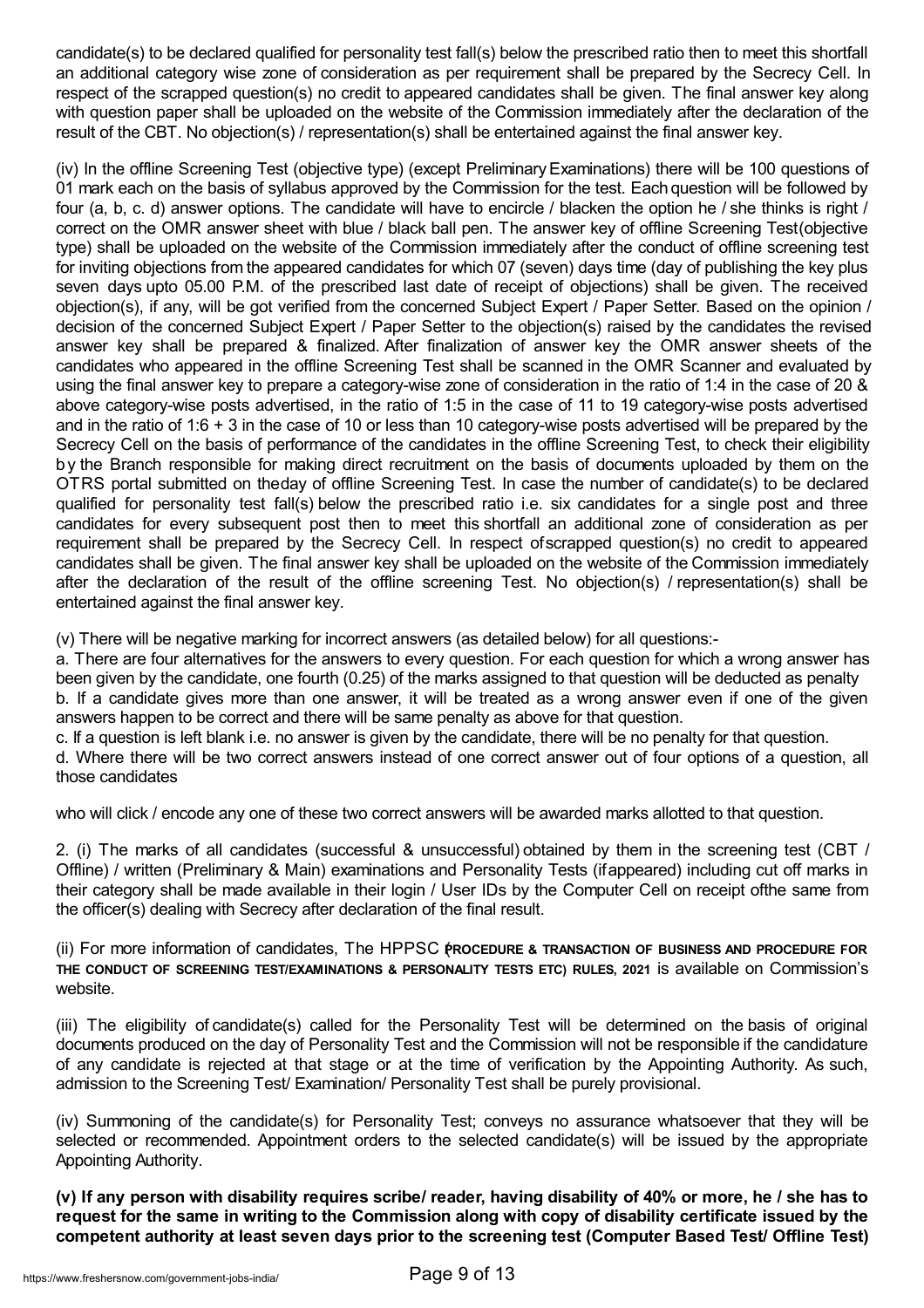# **for the concerned post. Such applications will be entertained on merit and as per rules**.

(vi). Re-checking/ re-evaluation, for the written examination(s)/ Screening Tests (Computer Based Test/ Offline Test) will not be allowed in any case.

(vii) Disputes, if any, shall be subject to Court jurisdiction at Shimla.

# **OTHER CONDITIONS:-**

1. All candidates, whether in Government Service or Government ownedIndustrial or Public Enterprises or other similar organizations or in private employment should submit their applications online directly to the Commission. Persons already in regular Government service, whether in a permanent or temporary capacity are required to submit a declaration that they have informed in writing to their Head of Office/ Departmentthat they have applied for a particular post. In case, a communication is received from their employer by the Commission withholding permission to any candidate applying for/appearing for the examination, his/her application(s) will be liable to be rejected.

2. Contract / Casual / adhoc/ daily rated/ work charged employees do not need to produce NOC from the concerned employer.

3. In Government service (regular service) candidates may apply to the Commission along with requisite examination fees with information to their Head of Departments / Employer for issuing NOC. Any candidates, who are in regular Government Service or Government owned Industrial service, will not be interviewed unless he/she produces NOC from the concerned employer.

4. It may be ensured by the candidates before submitting the applications that furnishing of false information and documents or suppression of any factual information in the application form would entail disqualification. If the fact that false information / document(s) has been furnished or that there has been suppression of any factual information in the application ; comes to the notice at any time during the service of a person, his service would be liable to be terminated.

5. The candidates applying for the posts should ensure that they fulfill all the eligibility conditions for admission to the examination. Their admission at all stages of Screening Test/ examination for which they are admitted by the Commission, viz., written examination and Personality Test will be purely provisional, subject to their satisfying the prescribed eligibility conditions. If on verification at any time before or after the written examination or Personality Test, it is found that they do not fulfill any of the eligibility conditions; their candidature for the concerned post / examination will be cancelled by the Commission.

6. Candidate, who is or has been declared by the Commission to be guilty of:-

(a) Obtaining support for his/her candidature by the following means, namely:- offering illegal gratification to, or applying pressure on, or · blackmailing, or threatening to black mail any person connected with the conduct of the examination, or

(b) impersonating, or

(c) procuring impersonation by any person, or

(d) uploading /submitting fabricated document or documents which have been tampered with, or

(e) making statements which are incorrect or false or suppressing material information, or

(f) resorting to the following means in connection with his/her candidature for the examination, namely:- · obtaining copy of question paper through improper means, · finding out the particulars of the persons connected with secret work relating to the examination, · influencing the examiners, or

(g) using unfair means during the examination, or

(h) writing obscene matter or drawing obscene sketches in the scripts, or

(i) misbehaving in the examination hall including tearing of the scripts, provoking fellow examinees to boycott examination, creating disorderly scene and the like, or

(j) harassing or doing bodily harm to the staff employed by the Commission for the conduct of their examinations, or

(k) being in possession of or using mobile phone, pager or any electronic equipment or device or any other equipment capable of being used as a communication device during the examination; or

(l) violating any of the instructions issued to candidates along with their admission certificates permitting them to take the examination, or

(m) attempting to commit or as the case may be abetting the commission of all or any of the acts specified in the foregoing clauses; may in addition to rendering himself/herself liable to criminal prosecution, be liable:- to be disqualified by the Commission from the examination for which he/she is a candidate and/or

(n) to be debarred either permanently or for as specified period:-

by the Commission from any examination or selection held by them.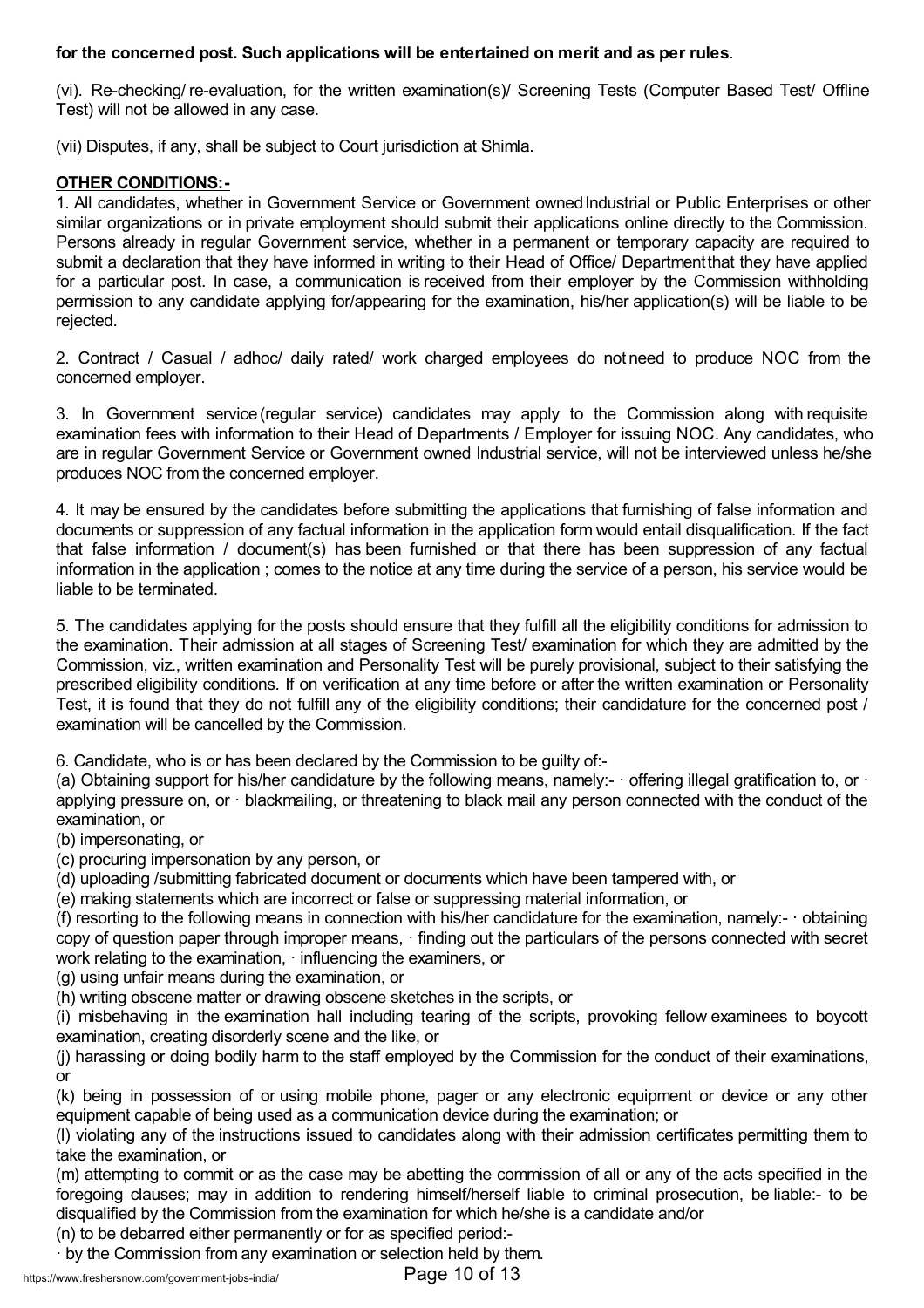· by the Central Government from any employment under them ,and

(o) if he/she is already in service under Government to disciplinary action under the appropriate Rules. Provided that no penalty under these Rules shall be imposed except after:-

· giving the candidate an opportunity of making such representation, in writing as he/she may wish to make in that behalf ;and

· taking the representation, if any, submitted by the candidate within the period allowed to him/her into consideration.

7. The centres of holding the examination(s)are liable to be changed at the discretion of the Commission. However, every effort will be made to allot the examination centre(s) of their choice to the candidates. But, the Commission may, at its discretion, allot a different centre to a candidate when circumstances so warrant.

### **CHECKLIST :**

# **VERIFY THE FOLLOWING BEFORE UPLOADING THE ONLINE APPLICATION OR DOCUMENTS / CERTIFICATES:-**

a) That no column is wrongly filled or kept blank as the information furnished there in would be used to determine the eligibility of candidates to be called for Personality Test.

b) The desirous & eligible candidate may visit the official website of the Commission (http://www.hppsc.hp.gov.in/hppsc)and click on the link "Apply Online" on the Home Page. The candidate will register and create his/ her profile on 'One Time Registration 'and after logging into his/ her account in OTR. the list of advertisements will be displayed to the candidate on dashboard. Candidate will apply for a particular post through portal. The application of the candidate will be submitted only after uploading of requisite documents as per advertisement. Before submission of application the candidate will be shown the preview of uploaded documents and he/shall give an undertaking/ declaration that:-

### *"It is certified that I have checked the preview of all the requisite uploaded* documents and I am satisfied that documents are legible, readable and true. That I shall not object to *rejection of my candidature based on the sole reason of uploaded documents being non readable/ poor quality of scanning.*"

No further opportunity will be given to the candidate for submission of any document after the submission of online recruitment application. Online Recruitment Application once submitted shall not be allowed any change. No representation / correspondence will been entertained against final rejection of candidature.

c) That the Following documents/certificates are to be uploaded in support of claims made/ information given in the Online Application:-

i) Matriculation certificate for age proof.

ii) Degree/ certificate along with Marks Sheets of all years in support of Educational Qualifications. The provisional certificate(s) along with marks sheets of all semesters/ years.

iii) Experience certificate(s) wherever required.

iv) Category certificate(s) in support of their eligibility, if any, viz., S.C., S.T., O.B.C., E.W.S., Ex-Servicemen, Ward of Ex. Servicemen, WFF and Persons with disabilities etc. All these certificates alongwith undertaking wherever required, should be on Performa prescribed by the Government of H.P. from time to time. Scheduled Castes, Scheduled Tribes and Other Backward Classes Certificates should be in accordance with the instructions of the Govt. issued vide letter No. PER(AP)-C-F(10)-4/2010 dated 5th August, 2019.

v) Bonafide Himachali Certificate in case of reserved category candidates.

vi) Candidates applying under EWSs category will have to submit either 'Income &Asset Certificate'or valid BPL Certificate countersigned by B.D.O. along with non-SC/ST/OBC certificate issued by the competent authority on the format prescribed by H.P. Government vide letter No. PER(AP)-C-B(12)-1/2019 dated 11th June, 2019.